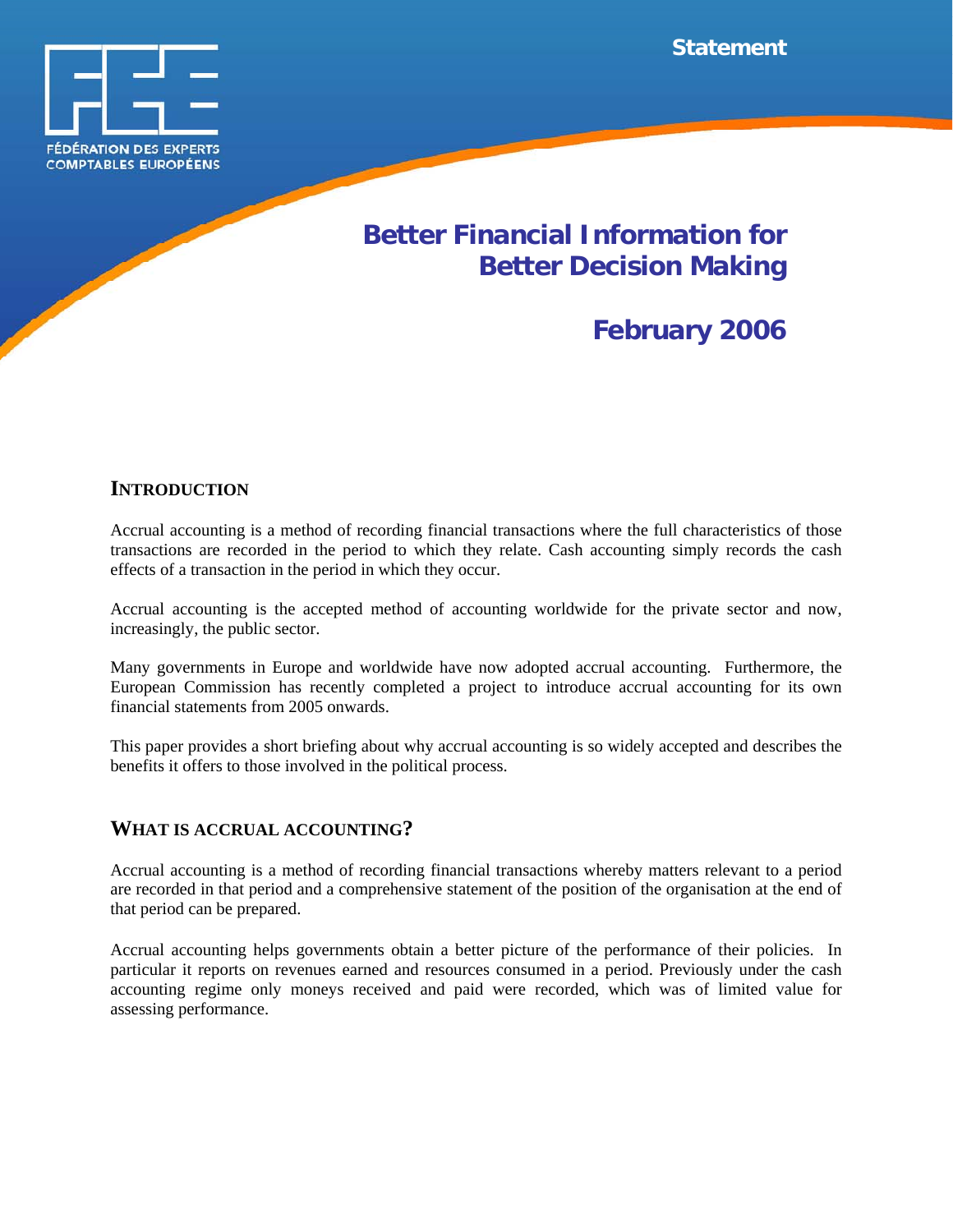

## **WHY IS ACCRUAL ACCOUNTING BETTER?**

Accrual accounting facilitates better planning, financial management and decision making in government as well as a robust and accepted way of measuring the economy, efficiency and effectiveness of public policies.

Further, accrual accounting allows accurate comparison to be made between different governmental organisations both nationally and internationally. It also facilitates comparisons of public sector with private sector organisations.

#### **REAPING THE BENEFITS**

In many countries, however, the full benefits of accrual accounting have not yet been realised. This is because it is often not being used to its full potential. For this to change, positive political will and support and cultural change are needed so that public sector bodies can begin to see the advantages of making full use of the methodology. Politicians must also feel able to make their decisions based on the accurate and comprehensive information that accrual accounting provides.

## **STANDARDS AND PRINCIPLES**

It is worth noting the key principles and rules underpinning accruals account:

- Income is only recorded when it becomes due rather than when it is received;
- Expenditure is only recorded when it is incurred rather than when the cash goes out;
- Assets should only be included where they clearly belong to the organisation and have potential to provide service benefit;
- All likely liabilities must be included;
- Information must be recorded in the correct period and must be consistent period to period;
- The question of whether an organisation is solvent must be reflected.

## **THE ROLE OF THE AUDITOR**

Financial statements must be prepared in line with the above generally accepted accounting principles and in accordance with accepted financial reporting standards. Part of the duties of an auditor is to check that financial statements have been prepared in accordance with these principles and standards. Auditors themselves must abide by professional standards in completing this work.

Other duties of an auditor in the public sector are to check compliance with regulations and often to check on the veracity of reports of budget outturns.

2